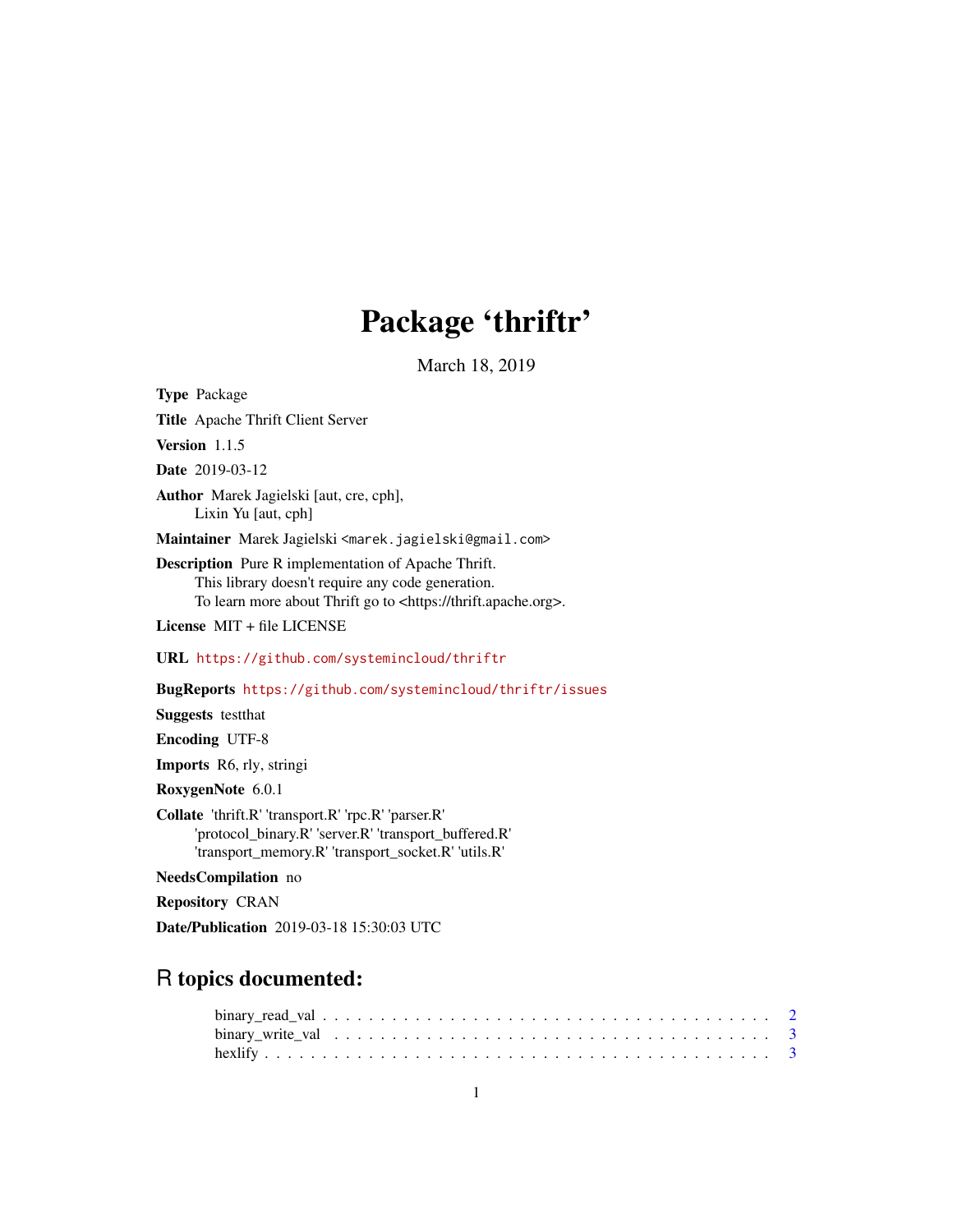<span id="page-1-0"></span>

|       | -5       |
|-------|----------|
|       | 6        |
|       | -7       |
|       | -7       |
|       | - 8      |
|       | $-8$     |
|       | - 8      |
|       | <b>9</b> |
|       | 9        |
|       |          |
|       |          |
|       |          |
|       |          |
|       |          |
|       |          |
| Index | 13       |

binary\_read\_val *Binary protocol: read value from binary buffer*

#### Description

Binary protocol: read value from binary buffer

#### Usage

```
binary_read_val(inbuf, ttype, spec = NA, decode_response = TRUE)
```
#### Arguments

| inbuf           | binary buffor          |  |  |  |  |
|-----------------|------------------------|--|--|--|--|
| ttype           | type of value          |  |  |  |  |
| spec            | specification of value |  |  |  |  |
| decode_response |                        |  |  |  |  |

for string decode binary as chars

#### Value

value of type ttype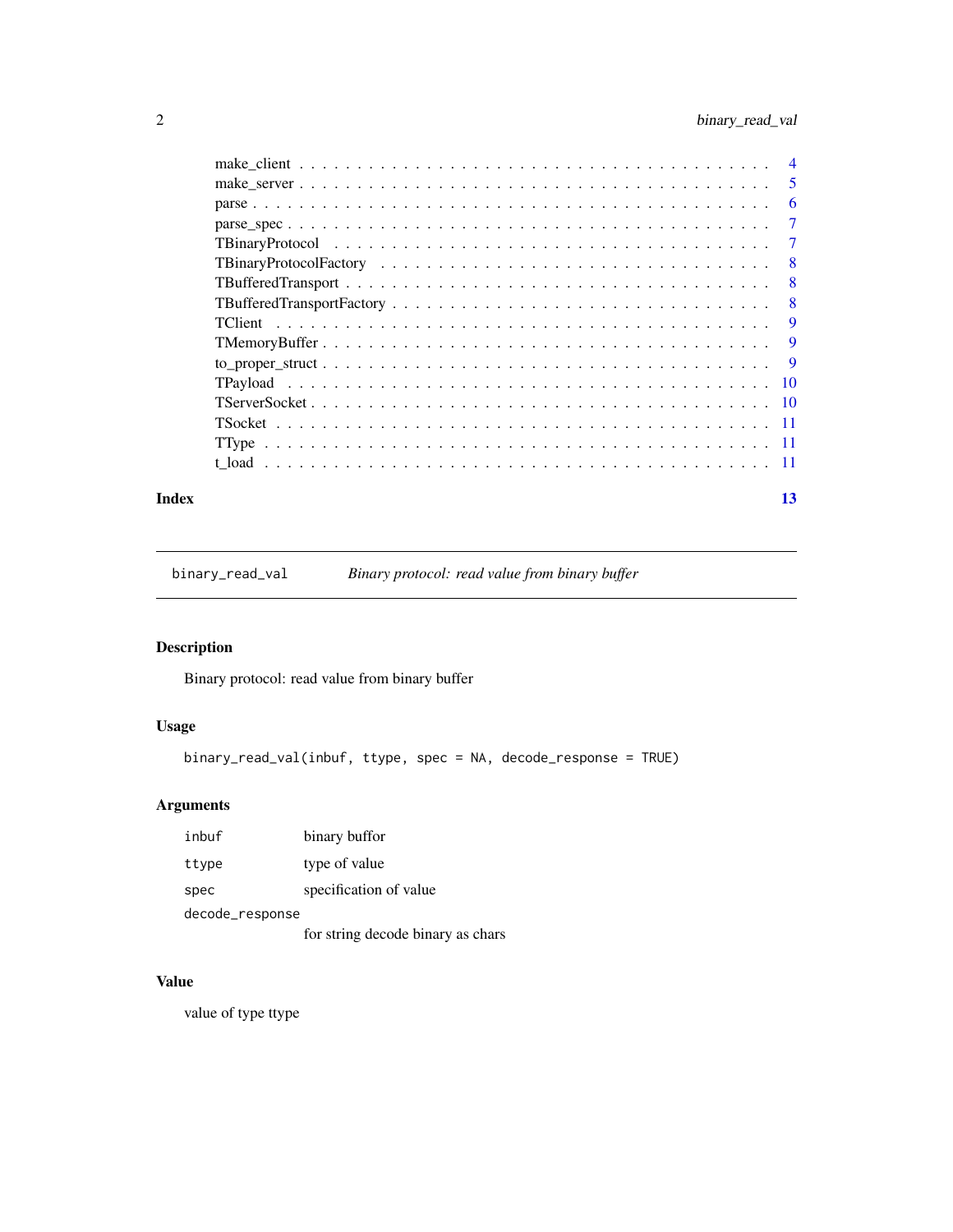<span id="page-2-0"></span>binary\_write\_val *Binary protocol: write value to binary buffer*

#### Description

Binary protocol: write value to binary buffer

#### Usage

binary\_write\_val(outbuf, ttype, val, spec = NA)

#### Arguments

| outbuf | binary buffor          |
|--------|------------------------|
| ttype  | type of value          |
| val    | value to write         |
| spec   | specification of value |

### Description

String representation of raw array

#### Usage

```
hexlify(byte_array, delimeter = " ")
```
#### Arguments

| byte_array | raw array            |
|------------|----------------------|
| delimeter  | separation character |

#### Value

string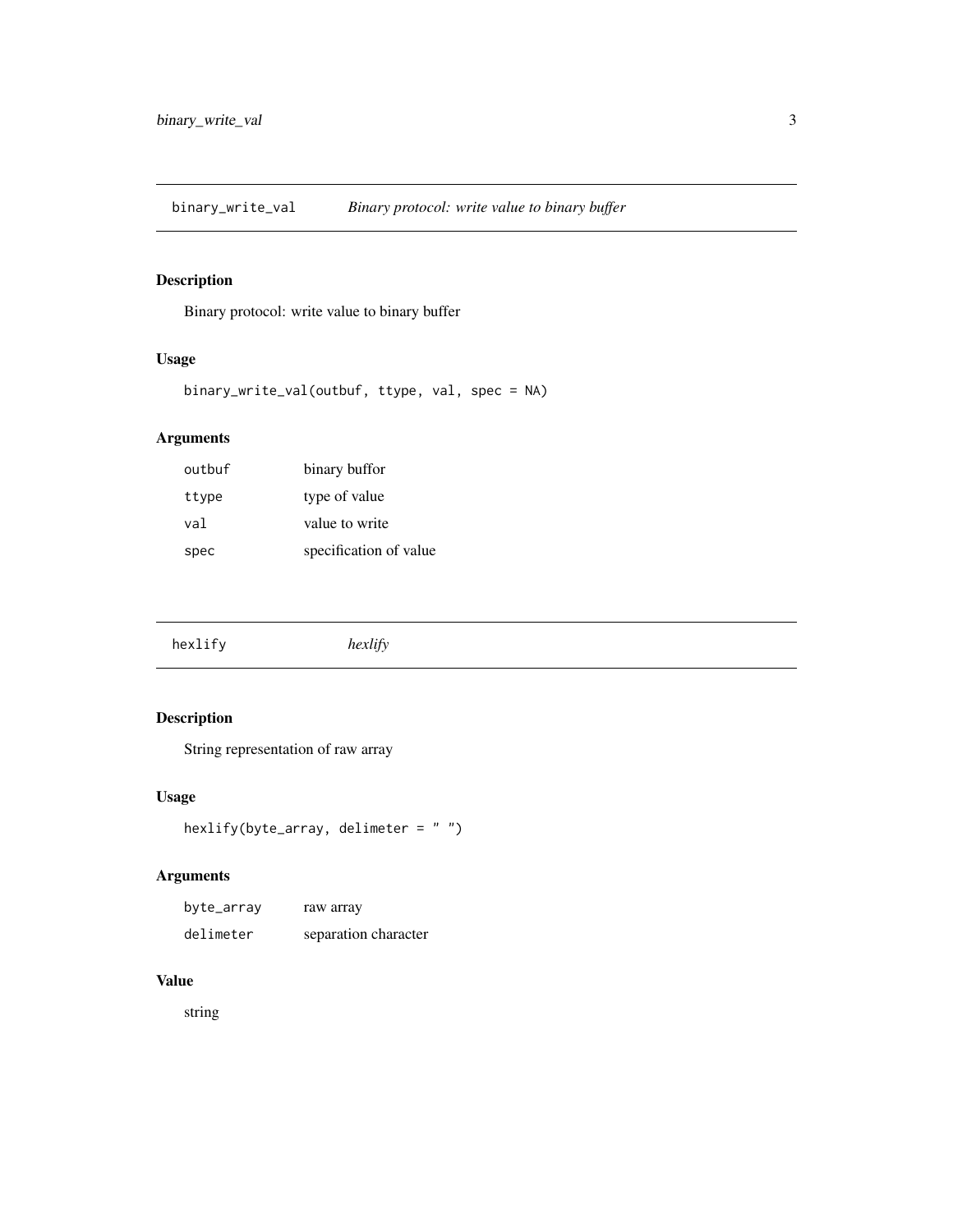<span id="page-3-0"></span>

#### Description

Create client side thrift API

#### Usage

```
make_client(service, host = "localhost", port = 9090,
  proto_factory = TBinaryProtocolFactory$new(),
  trans_factory = TBufferedTransportFactory$new())
```
#### Arguments

| service       | parsed service                                  |
|---------------|-------------------------------------------------|
| host          | server host                                     |
| port          | server top port                                 |
| proto_factory | factory that generates protocol implementation  |
| trans_factory | factory that generates transport implementation |

#### Examples

```
## Not run:
# File calc.thrift content:
# service Calculator {
# i32 add(1:i32 a, 2:i32 b);
# i32 sub(1:i32 a, 2:i32 b);
# i32 mult(1:i32 a, 2:i32 b);
# i32 div(1:i32 a, 2:i32 b);
# }
#
calc_thrift <- thriftr::t_load("calc.thrift", module_name="calc_thrift")
cal <- thriftr::make_client(
    calc_thrift$Calculator,
    "127.0.0.1",
    6000)
a \leftarrow \text{cal$small}(5, 2)b \leq cal\frac{1}{2}sub(7, 3)c \leftarrow \text{cal$}sub(6, 4)d \leq - \text{cal$small}(b, 10)e <- cal$add(a, d)
f <- cal$div(e, c)
print(f)
## End(Not run)
```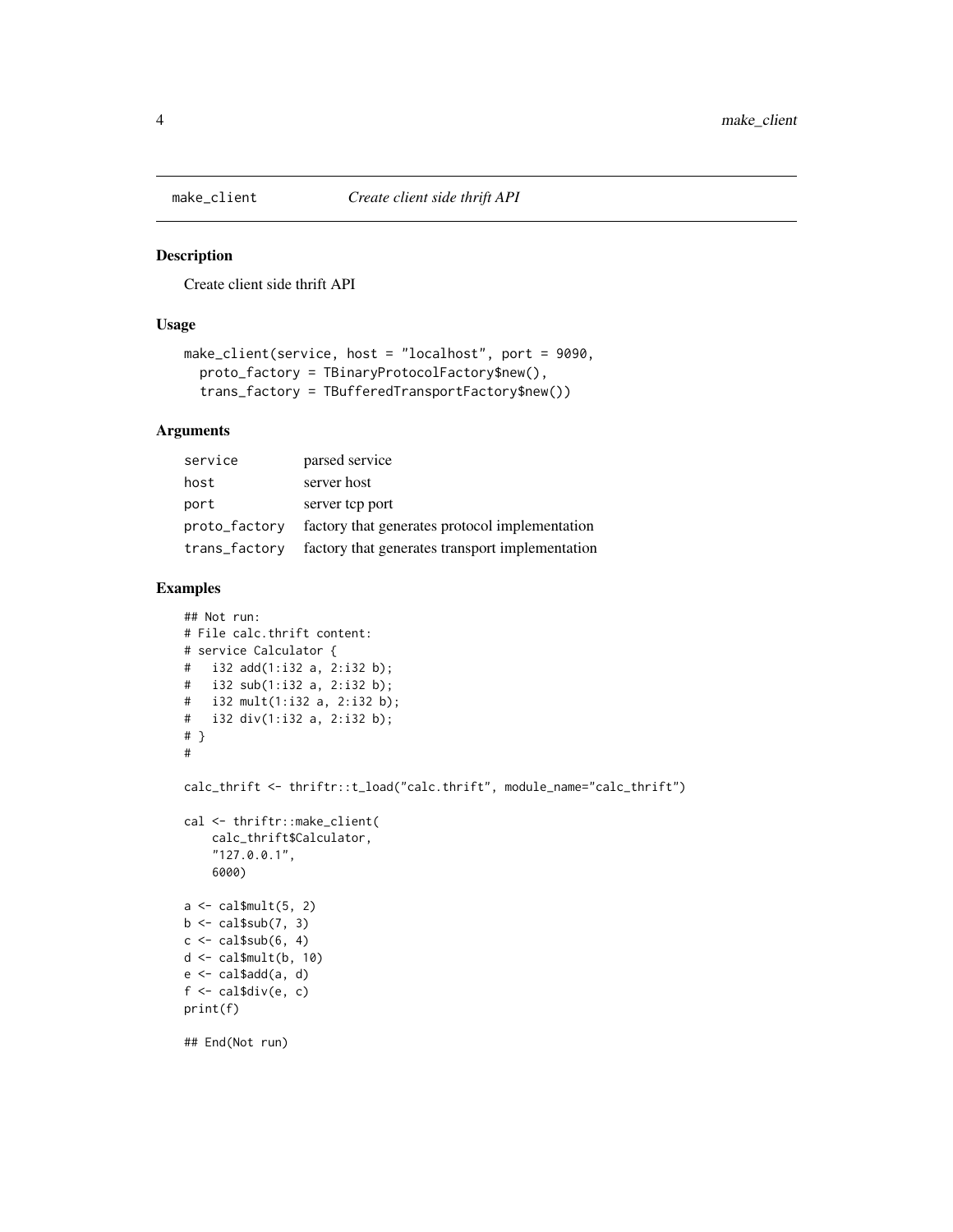<span id="page-4-0"></span>

#### Description

Create server side thrift API

#### Usage

```
make_server(service, handler, host = "localhost", port = 9090,
 proto_factory = TBinaryProtocolFactory$new(),
  trans_factory = TBufferedTransportFactory$new())
```
#### Arguments

| service       | parsed service                                  |
|---------------|-------------------------------------------------|
| handler       | R6 class implementing service                   |
| host          | server host                                     |
| port          | port server top port                            |
| proto_factory | factory that generates protocol implementation  |
| trans_factory | factory that generates transport implementation |

#### Examples

```
## Not run:
# File calc.thrift content:
# service Calculator {
# i32 add(1:i32 a, 2:i32 b);
# i32 sub(1:i32 a, 2:i32 b);
# i32 mult(1:i32 a, 2:i32 b);
# i32 div(1:i32 a, 2:i32 b);
# }
#
calc_thrift <- thriftr::t_load("calc.thrift", module_name="calc_thrift")
Dispatcher <- R6::R6Class("Dispatcher",
  public = list(
   add = function(a, b) {
      print(sprintf("add \rightarrow %s + %s", a, b))
      return(a + b)},
    sub = function(a, b) {
      print(sprintf("sub \rightarrow %s - %s", a, b))
     return(a - b)
   },
   mult = function(a, b) {
```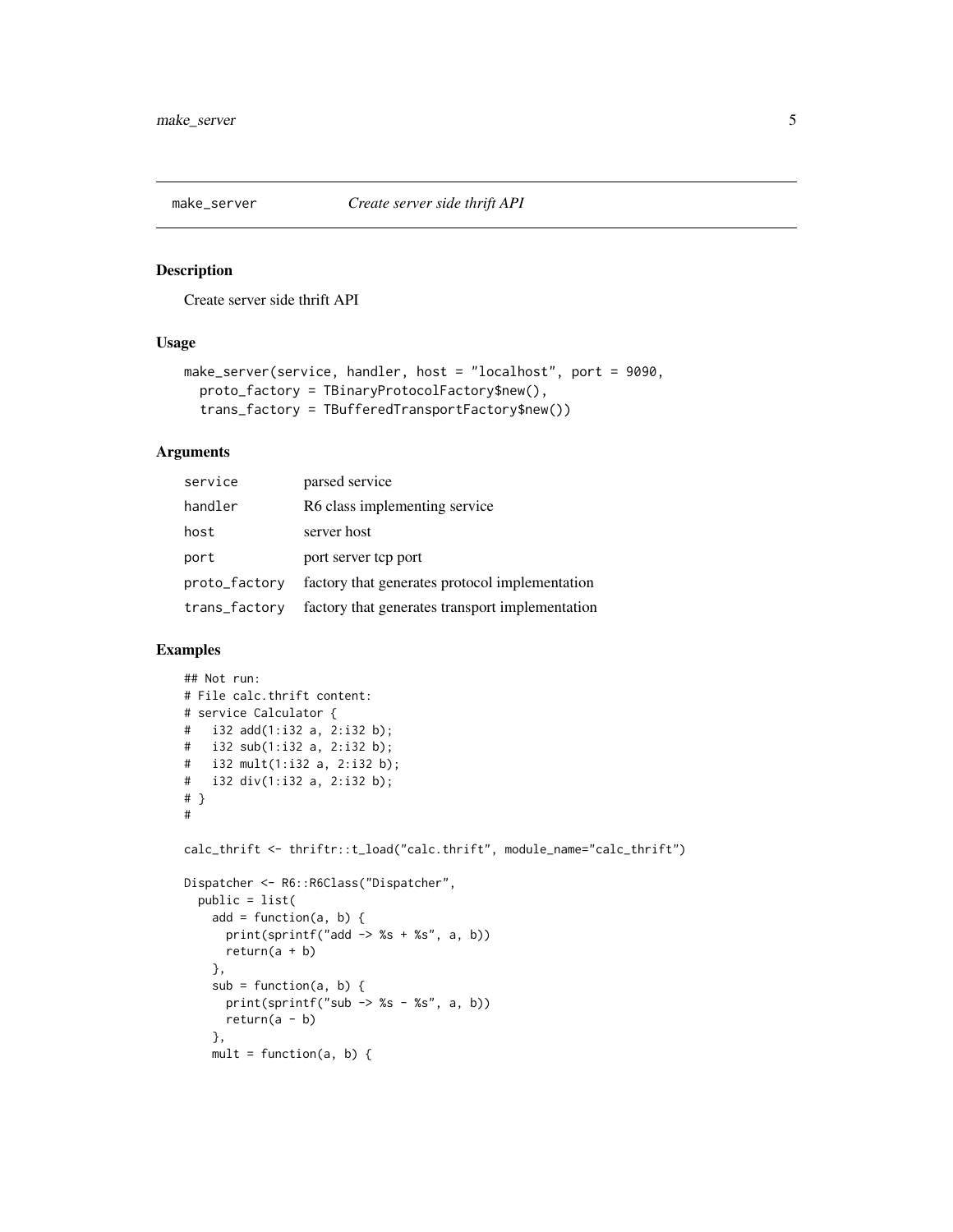```
print(sprintf("mult \rightarrow %s * %s", a, b))
      return(a * b)},
    div = function(a, b) {
      print(sprintf("div -> %s / %s", a, b))
      return(a / b)
    }
 )
\overline{)}server <- thriftr::make_server(
    calc_thrift$Calculator,
    Dispatcher$new(),
    "127.0.0.1",
    6000)
print("serving...")
server$serve()
## End(Not run)
```
parse *Parse a single thrift file to R6 class instance*

#### Description

Parse a single thrift file to R6 class instance

#### Usage

```
parse(path, module_name = NA, include_dirs = NA, lexer = NA,
 parser = NA, enable_cache = TRUE)
```
#### Arguments

| path         | file path to parse, should be a string ending with '.thrift'                                                                                                     |
|--------------|------------------------------------------------------------------------------------------------------------------------------------------------------------------|
| module_name  | the name for parsed module, the default is the basename without extension of<br>ʻpathʻ                                                                           |
| include_dirs | directories to find thrift files while processing the 'include' directive, by default:<br>$\Gamma$ .'T                                                           |
| lexer        | rly lexer to use, if not provided, 'parse' will use a new one                                                                                                    |
| parser       | rly parser to use, if not provided, 'parse' will use a new one                                                                                                   |
| enable_cache | if this is set to be 'TRUE', parsed module will be cached, this is enabled by<br>default. If 'module_name' is provided, use it as cache key, else use the 'path' |

#### Value

Thrift module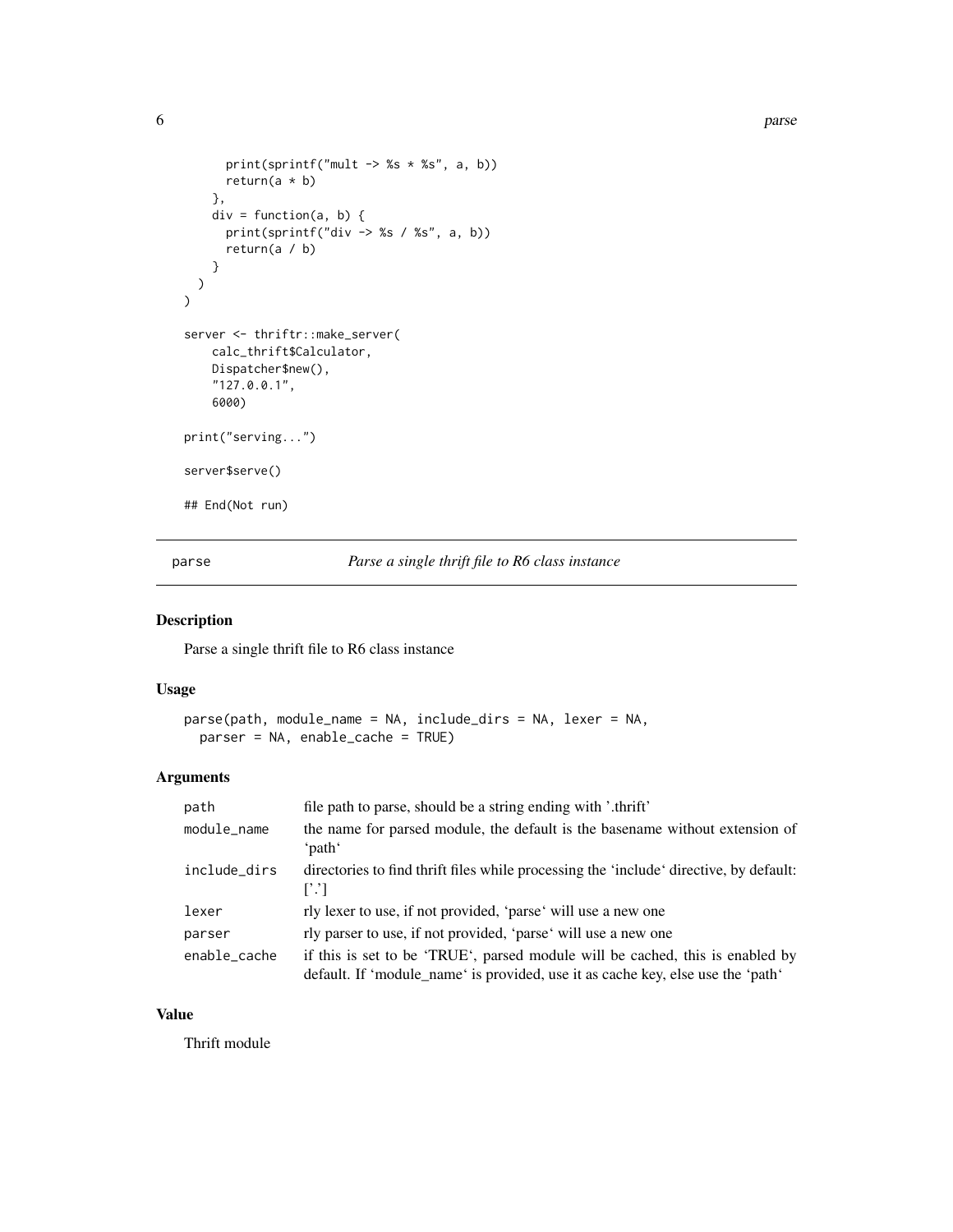<span id="page-6-0"></span>parse\_spec *parse\_spec*

#### Description

String representation of specification

#### Usage

parse\_spec(ttype, spec = NA)

#### Arguments

| ttype | type          |
|-------|---------------|
| spec  | specification |

#### Value

string representation

TBinaryProtocol *TBinaryProtocol*

### Description

Binary implementation of the Thrift protocol driver.

#### Usage

TBinaryProtocol

#### Format

An [R6Class](#page-0-0) generator object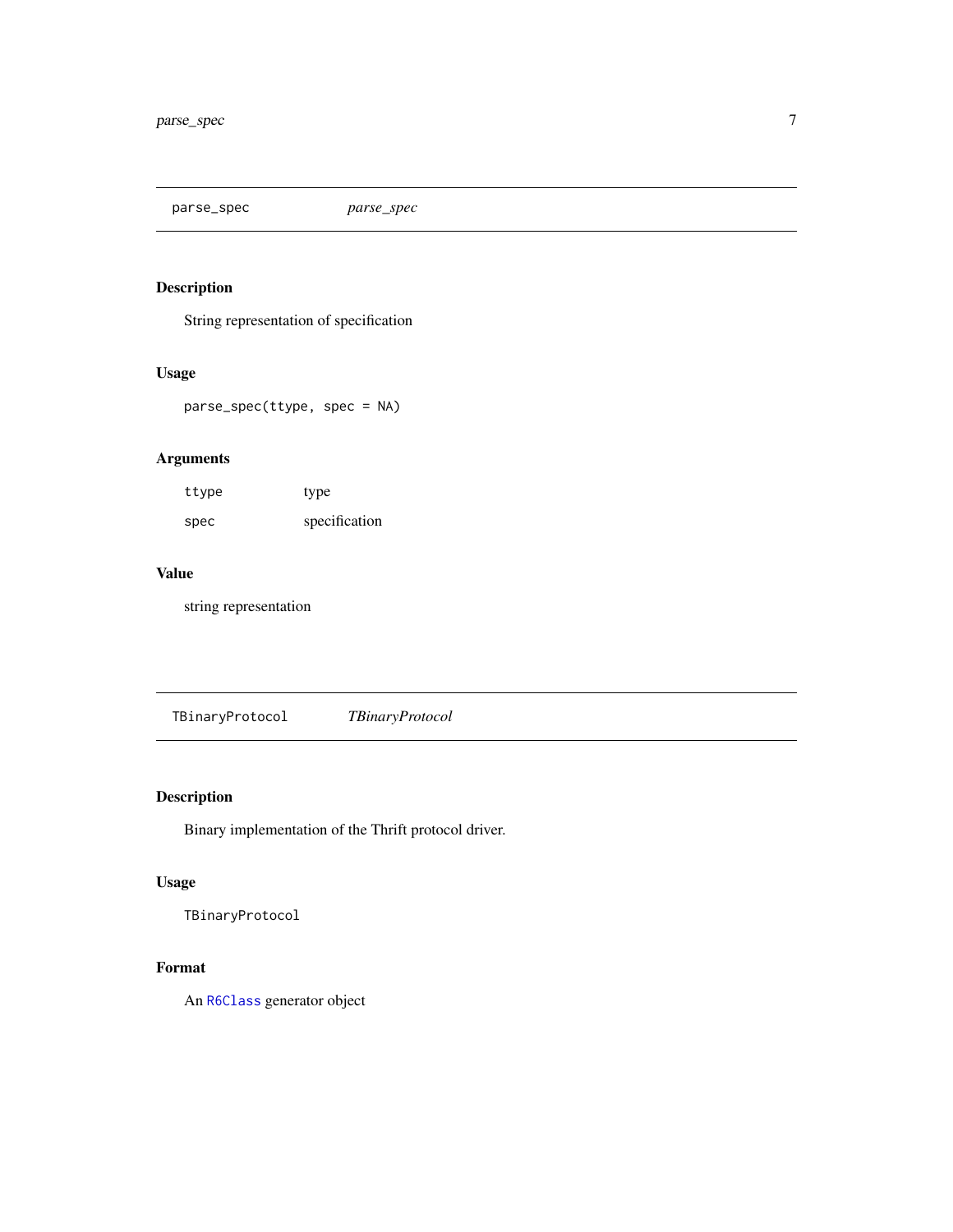<span id="page-7-0"></span>TBinaryProtocolFactory

*TBinaryProtocolFactory*

#### Description

TBinaryProtocolFactory generates TBinaryProtocol driver.

#### Usage

TBinaryProtocolFactory

#### Format

An [R6Class](#page-0-0) generator object

TBufferedTransport *TBufferedTransport*

#### Description

Class that wraps another transport and buffers its I/O.

#### Usage

TBufferedTransport

#### Format

An [R6Class](#page-0-0) generator object

TBufferedTransportFactory

*TBufferedTransportFactory*

#### Description

TBufferedTransportFactory generates TBufferedTransport.

#### Usage

TBufferedTransportFactory

#### Format

An [R6Class](#page-0-0) generator object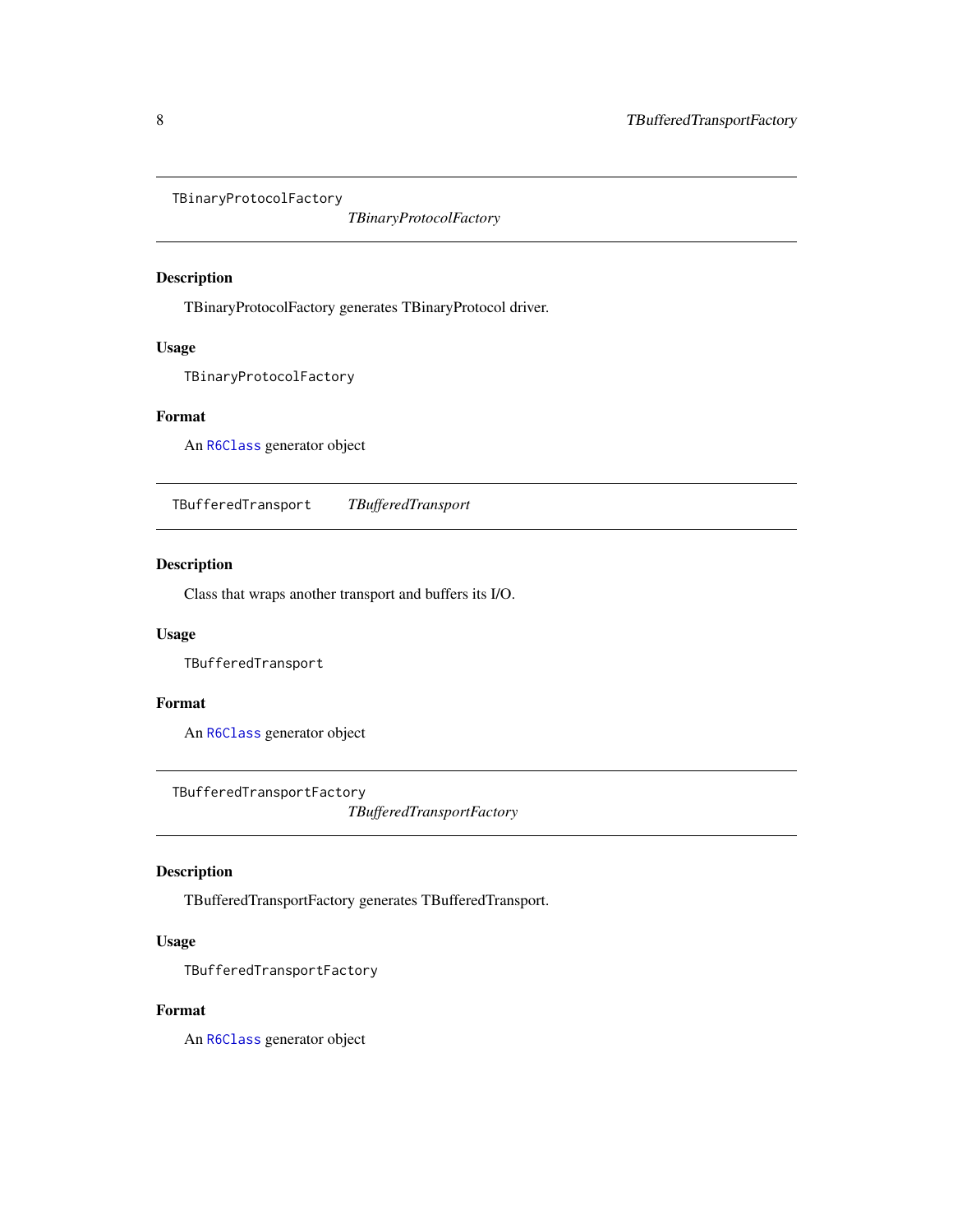<span id="page-8-0"></span>TClient *TClient*

#### Description

TClient implements client api of thrift service.

#### Usage

TClient

#### Format

An [R6Class](#page-0-0) generator object

TMemoryBuffer *TMemoryBuffer*

#### Description

Wraps a raw array as a TTransport.

#### Usage

TMemoryBuffer

#### Format

An [R6Class](#page-0-0) generator object

to\_proper\_struct *to\_proper\_struct*

#### Description

Help method for tests. It changes predefined structure to parsed thrift instead of parsing file.

#### Usage

```
to_proper_struct(thrift_spec_list, default_spec)
```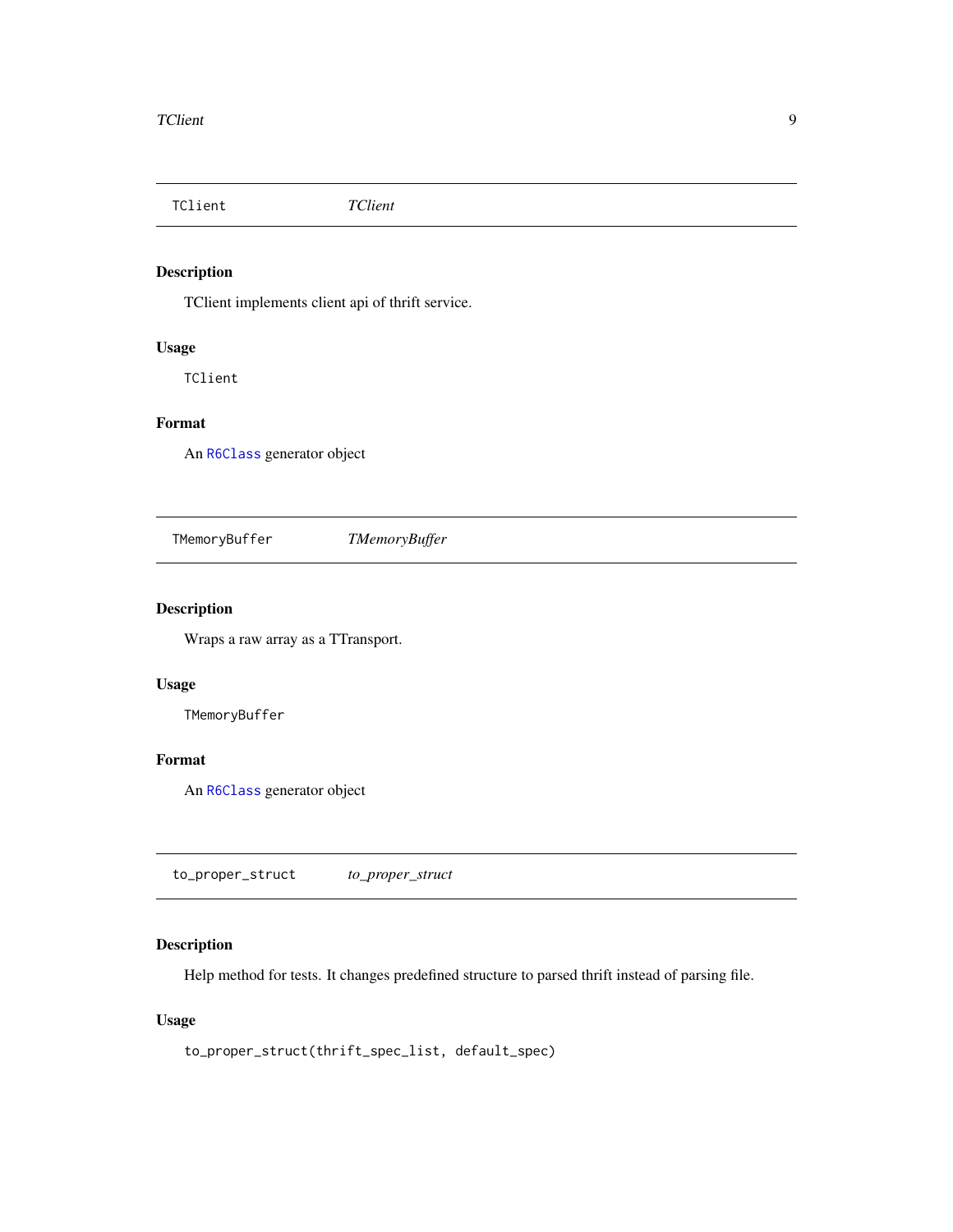#### Arguments

thrift\_spec\_list raw array default\_spec separation character

#### Value

R6 class

TPayload *TPayload*

#### Description

Base class for all complex types of api.

#### Usage

TPayload

#### Format

An [R6Class](#page-0-0) generator object

TServerSocket *TServerSocket*

#### Description

Socket implementation for server side.

#### Usage

TServerSocket

#### Format

An [R6Class](#page-0-0) generator object

<span id="page-9-0"></span>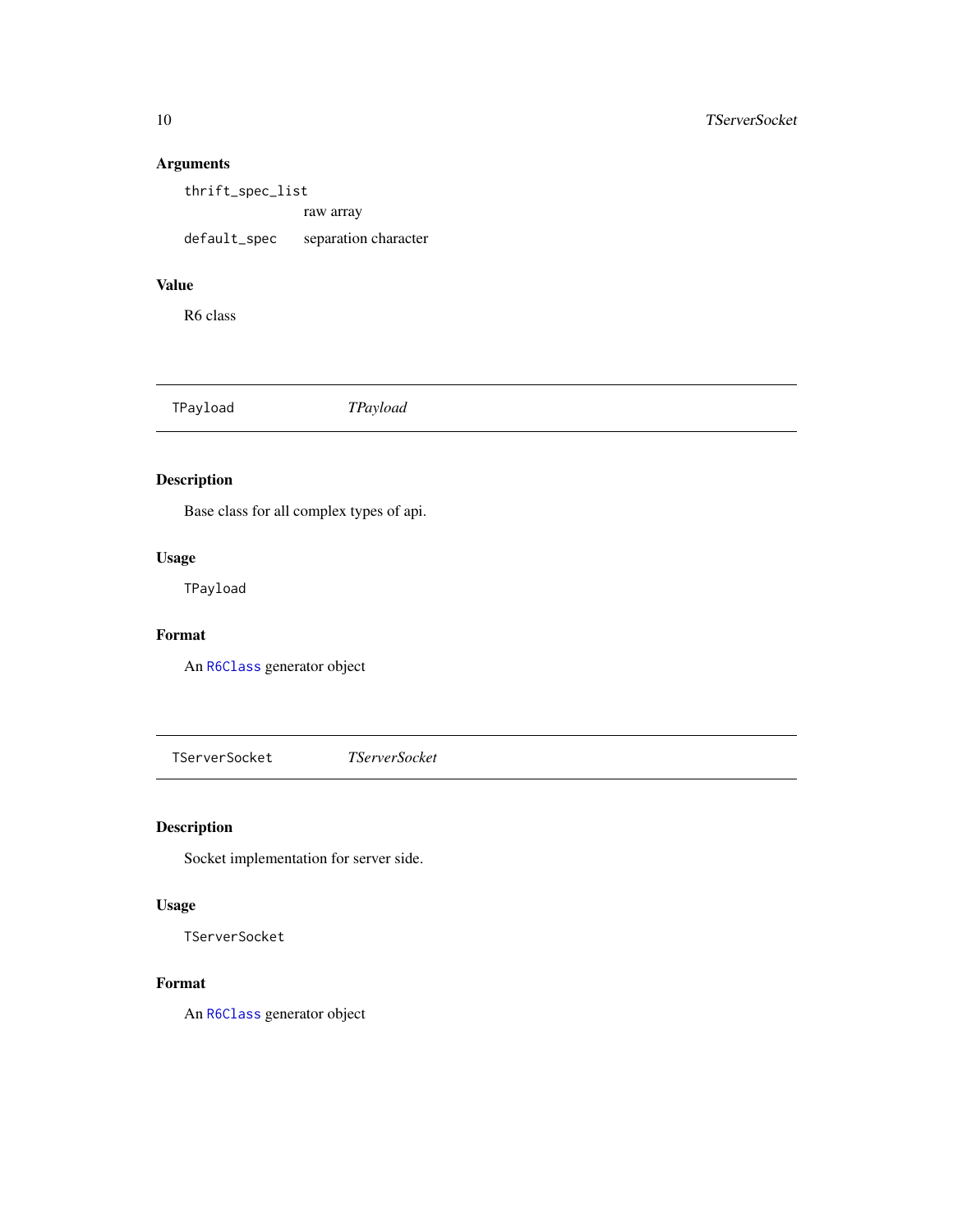<span id="page-10-0"></span>TSocket *TSocket*

#### Description

Socket implementation for client side.

#### Usage

TSocket

#### Format

An [R6Class](#page-0-0) generator object

TType *TType*

#### Description

Identificator of value type.

#### Usage

TType

#### Format

An object of class environment of length 18.

t\_load *Load thrift file as a R6 instance.*

#### Description

The module loaded and objects inside may only be pickled if module\_name was provided.

#### Usage

```
t_load(path, module_name = NA, include_dirs = NA)
```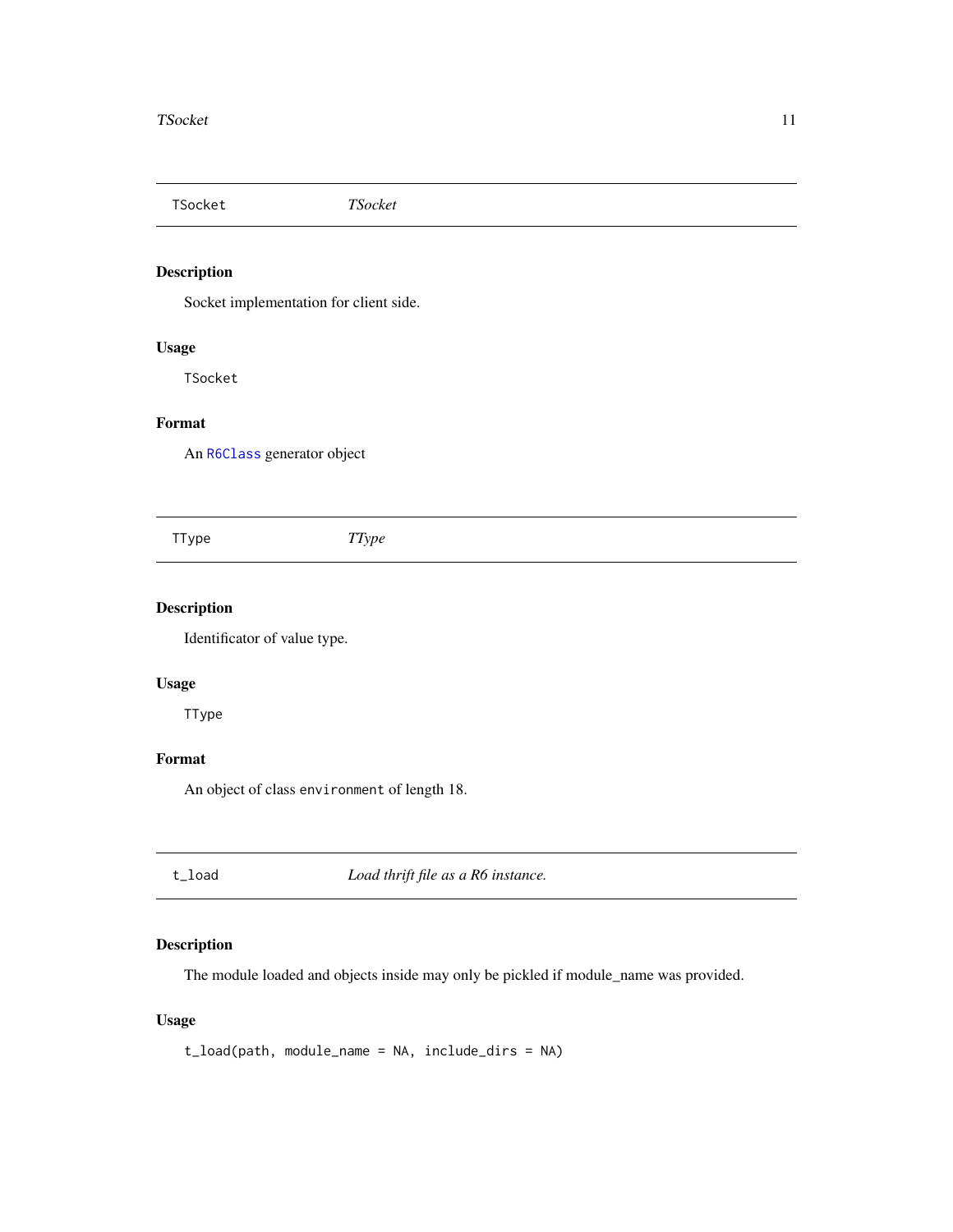### Arguments

| path         | file path to parse, should be a string ending with '.thrift'                                  |
|--------------|-----------------------------------------------------------------------------------------------|
| module_name  | the name for parsed module, the default is the basename without extension of<br>ʻnathʻ        |
| include_dirs | directories to find thrift files while processing the 'include' directive, by default:<br>F.T |

#### Value

Thrift R6 class instance